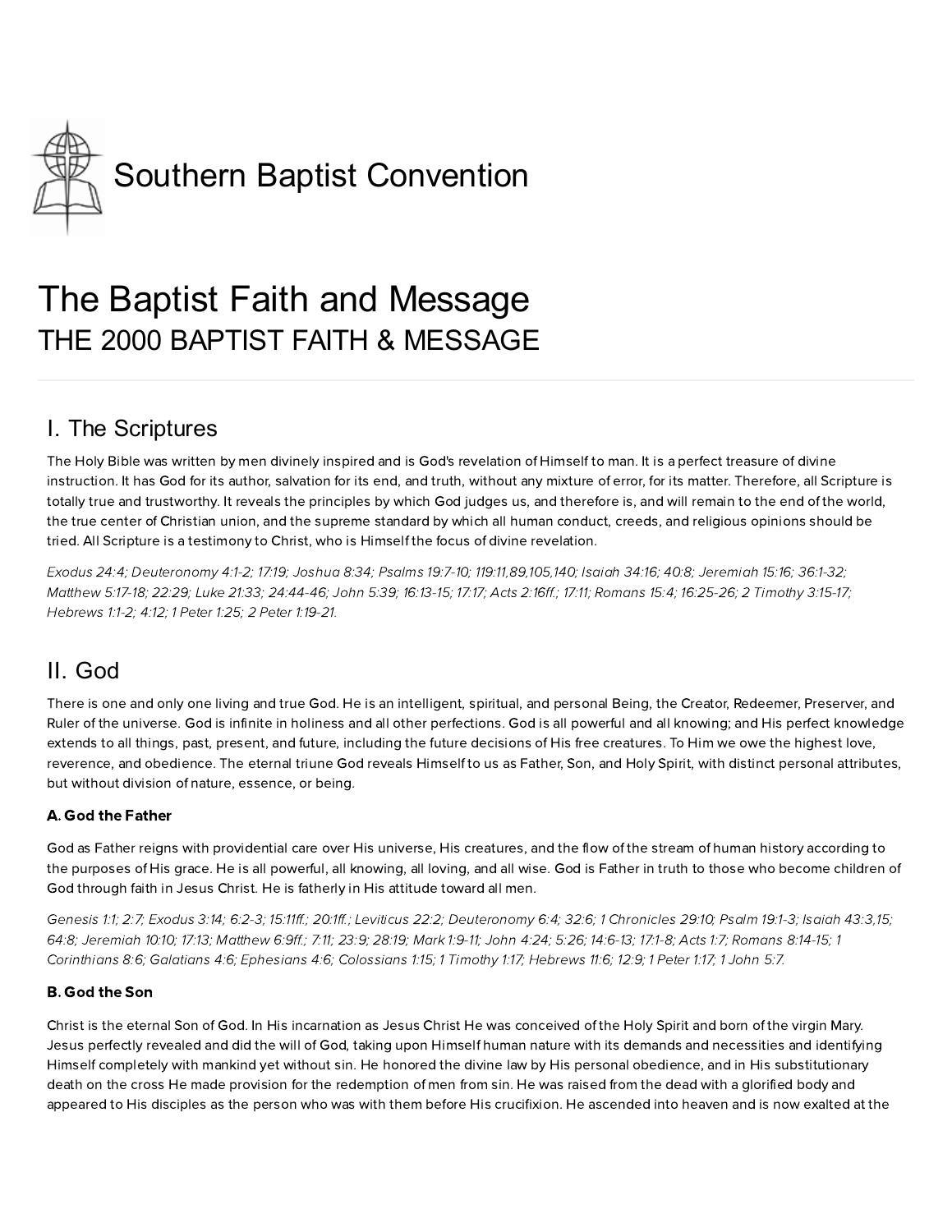right hand of God where He is the One Mediator, fully God, fully man, in whose Person is effected the reconciliation between God and man. He will return in power and glory to judge the world and to consummate His redemptive mission. He now dwells in all believers as the living and ever present Lord.

[Genesis](http://biblia.com/bible/hcsb/Genesis%2018.1ff) 18:1ff.; [Psalms](http://biblia.com/bible/hcsb/Psalms%202.7ff) 2:7ff.; [110:1ff.](http://biblia.com/bible/hcsb/Psalms%20110.1ff); [Isaiah](http://biblia.com/bible/hcsb/Isaiah%207.14) 7:14; Isaiah [53:1-12](http://biblia.com/bible/hcsb/Isaiah%2053.1-12); [Matthew](http://biblia.com/bible/hcsb/Matthew%201.18-23) 1:18-23; [3:17](http://biblia.com/bible/hcsb/Matthew%203.17); [8:29;](http://biblia.com/bible/hcsb/Matthew%208.29) [11:27](http://biblia.com/bible/hcsb/Matthew%2011.27); [14:33;](http://biblia.com/bible/hcsb/Matthew%2014.33) [16:16](http://biblia.com/bible/hcsb/Matthew%2016.16)[,27](http://biblia.com/bible/hcsb/Matthew%2016.27); [17:5;](http://biblia.com/bible/hcsb/Matthew%2017.5) [27;](http://biblia.com/bible/hcsb/Matthew%2017.27) [28:1-6](http://biblia.com/bible/hcsb/Matthew%2028.1-6),[19;](http://biblia.com/bible/hcsb/Matthew%2028.19) [Mark](http://biblia.com/bible/hcsb/Mark%201.1) 1:1; [3:11;](http://biblia.com/bible/hcsb/Mark%203.11) [Luke](http://biblia.com/bible/hcsb/Luke%201.35) 1:35; [4:41;](http://biblia.com/bible/hcsb/Luke%204.41) [22:70;](http://biblia.com/bible/hcsb/Luke%2022.70) [24:46;](http://biblia.com/bible/hcsb/Luke%2024.46) [John](http://biblia.com/bible/hcsb/John%201.1-18) 1:1-18,[29;](http://biblia.com/bible/hcsb/John%201.29) [10:30,](http://biblia.com/bible/hcsb/John%2010.30)[38;](http://biblia.com/bible/hcsb/John%2010.38) [11:25-27;](http://biblia.com/bible/hcsb/John%2011.25-27) [12:44-50;](http://biblia.com/bible/hcsb/John%2012.44-50) [14:7-11;](http://biblia.com/bible/hcsb/John%2014.7-11) [16:15-16,](http://biblia.com/bible/hcsb/John%2016.15-16)[28;](http://biblia.com/bible/hcsb/John%2016.28) [17:1-5,](http://biblia.com/bible/hcsb/John%2017.1-5) [21-22](http://biblia.com/bible/hcsb/John%2017.21-22); [20:1-20,](http://biblia.com/bible/hcsb/John%2020.1-20)[28;](http://biblia.com/bible/hcsb/John%2020.28) [Acts](http://biblia.com/bible/hcsb/Acts%201.9) 1:9; [2:22-24](http://biblia.com/bible/hcsb/Acts%202.22-24); [7:55-56](http://biblia.com/bible/hcsb/Acts%207.55-56); [9:4-5,](http://biblia.com/bible/hcsb/Acts%209.4-5)[20](http://biblia.com/bible/hcsb/Acts%209.20); [Romans](http://biblia.com/bible/hcsb/Romans%201.3-4) 1:3-4; [3:23-26;](http://biblia.com/bible/hcsb/Romans%203.23-26) [5:6-21;](http://biblia.com/bible/hcsb/Romans%205.6-21) [8:1-3,](http://biblia.com/bible/hcsb/Romans%208.1-3)[34;](http://biblia.com/bible/hcsb/Romans%208.34) [10:4;](http://biblia.com/bible/hcsb/Romans%2010.4) 1 [Corinthians](http://biblia.com/bible/hcsb/1%20Corinthians%201.30) 1:30; [2:2](http://biblia.com/bible/hcsb/1%20Corinthians%202.2); [8:6;](http://biblia.com/bible/hcsb/1%20Corinthians%208.6) [15:1-8,](http://biblia.com/bible/hcsb/1%20Corinthians%2015.1-8)[24-28](http://biblia.com/bible/hcsb/1%20Corinthians%2015.24-28); 2 [Corinthians](http://biblia.com/bible/hcsb/2%20Corinthians%205.19-21) 5:19-21; [8:9](http://biblia.com/bible/hcsb/2%20Corinthians%208.9); [Galatians](http://biblia.com/bible/hcsb/Galatians%204.4-5) 4:4-5; E[phesians](http://biblia.com/bible/hcsb/Ephesians%201.20) 1:20; [3:11;](http://biblia.com/bible/hcsb/Ephesians%203.11) [4:7-10;](http://biblia.com/bible/hcsb/Ephesians%204.7-10) [Philippians](http://biblia.com/bible/hcsb/Philippians%202.5-11) 2:5-11; [Colossians](http://biblia.com/bible/hcsb/Colossians%201.13-22) 1:13-22; [2:9](http://biblia.com/bible/hcsb/Colossians%202.9); 1 [Thessalonians](http://biblia.com/bible/hcsb/1%20Thessalonians%204.14-18) 4:14-18; 1 [Timoth](http://biblia.com/bible/hcsb/1%20Timothy%202.5-6)y 2:5-6; [3:16](http://biblia.com/bible/hcsb/1%20Timothy%203.16); Titus [2:13-14](http://biblia.com/bible/hcsb/Titus%202.13-14); Hebrews 1:1-3; [4:14-15;](http://biblia.com/bible/hcsb/1%20John%204.14-15) [7:14-28;](http://biblia.com/bible/hcsb/Hebrews%207.14-28) [9:12-15](http://biblia.com/bible/hcsb/Hebrews%209.12-15),[24-28;](http://biblia.com/bible/hcsb/Hebrews%209.24-28) [12:2;](http://biblia.com/bible/hcsb/Hebrews%2012.2) [13:8](http://biblia.com/bible/hcsb/Hebrews%2013.8); 1 Peter [2:21-25](http://biblia.com/bible/hcsb/1%20Peter%202.21-25); [3:22;](http://biblia.com/bible/hcsb/1%20Peter%203.22) 1 [John](http://biblia.com/bible/hcsb/2%20John%207-9) 1:7-9; [3:2;](http://biblia.com/bible/hcsb/1%20John%203.2) 4:14-15; [5:9](http://biblia.com/bible/hcsb/1%20John%205.9); 2 John 7-9; [Revelation](http://biblia.com/bible/hcsb/Revelation%201.13-16) 1:13-16; [5:9-14;](http://biblia.com/bible/hcsb/Revelation%205.9-14) [12:10-11;](http://biblia.com/bible/hcsb/Revelation%2012.10-11) [13:8;](http://biblia.com/bible/hcsb/Revelation%2013.8) [19:16](http://biblia.com/bible/hcsb/Revelation%2019.16).

#### C. God the Holy Spirit

The Holy Spirit is the Spirit of God, fully divine. He inspired holy men of old to write the Scriptures. Through illumination He enables men to understand truth. He exalts Christ. He convicts men of sin, of righteousness, and of judgment. He calls men to the Saviour, and effects regeneration. At the moment of regeneration He baptizes every believer into the Body of Christ. He cultivates Christian character, comforts believers, and bestows the spiritual gifts by which they serve God through His church. He seals the believer unto the day of final redemption. His presence in the Christian is the guarantee that God will bring the believer into the fullness of the stature of Christ. He enlightens and empowers the believer and the church in worship, evangelism, and service.

[Genesis](http://biblia.com/bible/hcsb/Genesis%201.2) 1:2; [Judges](http://biblia.com/bible/hcsb/Judges%2014.6) 14:6; Job [26:13](http://biblia.com/bible/hcsb/Job%2026.13); [Psalms](http://biblia.com/bible/hcsb/Psalms%2051.11) 51:11; [139:7ff](http://biblia.com/bible/hcsb/Psalms%20139.7ff).; [Isaiah](http://biblia.com/bible/hcsb/Isaiah%2061.1-3) 61:1-3; Joel [2:28-32](http://biblia.com/bible/hcsb/Joel%202.28-32); [Matthew](http://biblia.com/bible/hcsb/Matthew%201.18) 1:18; [3:16](http://biblia.com/bible/hcsb/Matthew%203.16); [4:1](http://biblia.com/bible/hcsb/Matthew%204.1); [12:28-32](http://biblia.com/bible/hcsb/Matthew%2012.28-32); [28:19;](http://biblia.com/bible/hcsb/Matthew%2028.19) [Mark](http://biblia.com/bible/hcsb/Mark%201.10) 1:10,[12;](http://biblia.com/bible/hcsb/Mark%201.12) [Luke](http://biblia.com/bible/hcsb/Luke%201.35) 1:35; [4:1,](http://biblia.com/bible/hcsb/Luke%204.1)[18-19;](http://biblia.com/bible/hcsb/Luke%204.18-19) [11:13;](http://biblia.com/bible/hcsb/Luke%2011.13) [12:12;](http://biblia.com/bible/hcsb/Luke%2012.12) [24:49;](http://biblia.com/bible/hcsb/Luke%2024.49) [John](http://biblia.com/bible/hcsb/John%204.24) 4:24; [14:16-17,](http://biblia.com/bible/hcsb/John%2014.16-17)[26](http://biblia.com/bible/hcsb/John%2014.26); [15:26;](http://biblia.com/bible/hcsb/John%2015.26) [16:7-14;](http://biblia.com/bible/hcsb/John%2016.7-14) [Acts](http://biblia.com/bible/hcsb/Acts%201.8) 1:8; [2:1-4](http://biblia.com/bible/hcsb/Acts%202.1-4),[38;](http://biblia.com/bible/hcsb/Acts%202.38) [4:31;](http://biblia.com/bible/hcsb/Acts%204.31) [5:3;](http://biblia.com/bible/hcsb/Acts%205.3) [6:3;](http://biblia.com/bible/hcsb/Acts%206.3) [7:55;](http://biblia.com/bible/hcsb/Acts%207.55) [8:17](http://biblia.com/bible/hcsb/Acts%208.17),[39;](http://biblia.com/bible/hcsb/Acts%208.39) [10:44;](http://biblia.com/bible/hcsb/Acts%2010.44) [13:2;](http://biblia.com/bible/hcsb/Acts%2013.2) [15:28](http://biblia.com/bible/hcsb/Acts%2015.28); [16:6](http://biblia.com/bible/hcsb/Acts%2016.6); [19:1-6](http://biblia.com/bible/hcsb/Acts%2019.1-6); [Romans](http://biblia.com/bible/hcsb/Romans%208.9-11) [8:9-11,1](http://biblia.com/bible/hcsb/1%20Thessalonians%205.19)[4-16](http://biblia.com/bible/hcsb/Romans%208.14-16)[,2](http://biblia.com/bible/hcsb/1%20Thessalonians%205.19)[6-2](http://biblia.com/bible/hcsb/Romans%208.26-27)[7;](http://biblia.com/bible/hcsb/1%20Thessalonians%205.19) 1 [Corinthians](http://biblia.com/bible/hcsb/1%20Corinthians%202.10-14) 2:10-14; [3:16;](http://biblia.com/bible/hcsb/1%20Corinthians%203.16) [12:3-11](http://biblia.com/bible/hcsb/1%20Corinthians%2012.3-11),[13;](http://biblia.com/bible/hcsb/1%20Corinthians%2012.13) [Galatians](http://biblia.com/bible/hcsb/Galatians%204.6) 4:6; [phesians](http://biblia.com/bible/hcsb/Ephesians%201.13-14) 1:13-14; [4:30](http://biblia.com/bible/hcsb/Ephesians%204.30); [5:18;](http://biblia.com/bible/hcsb/Ephesians%205.18) 1 Thessalonians 5:19; 1 [Timoth](http://biblia.com/bible/hcsb/2%20Timothy%201.14)y 3:16; [4:1](http://biblia.com/bible/hcsb/1%20Timothy%204.1); 2 Timothy 1:14; [3:16](http://biblia.com/bible/hcsb/2%20Timothy%203.16); Hebrews 9:8,[14](http://biblia.com/bible/hcsb/Hebrews%209.14); 2 [Peter](http://biblia.com/bible/hcsb/2%20Peter%201.21) 1:21; 1 [John](http://biblia.com/bible/hcsb/1%20John%204.13) 4:13; [5:6-7;](http://biblia.com/bible/hcsb/1%20John%205.6-7) [Revelation](http://biblia.com/bible/hcsb/Revelation%201.10) 1:10; [22:17.](http://biblia.com/bible/hcsb/Revelation%2022.17)

#### III. Man

Man is the special creation of God, made in His own image. He created them male and female as the crowning work of His creation. The gift of gender is thus part of the goodness of God's creation. In the beginning man was innocent of sin and was endowed by his Creator with freedom of choice. By his free choice man sinned against God and brought sin into the human race. Through the temptation of Satan man transgressed the command of God, and fell from his original innocence whereby his posterity inherit a nature and an environment inclined toward sin. Therefore, as soon as they are capable of moral action, they become transgressors and are under condemnation. Only the grace of God can bring man into His holy fellowship and enable man to fulfill the creative purpose of God. The sacredness of human personality is evident in that God created man in His own image, and in that Christ died for man; therefore, every person of every race possesses full dignity and is worthy of respect and Christian love.

[Genesis](http://biblia.com/bible/hcsb/Genesis%201.26-30) 1:26-30; [2:5,](http://biblia.com/bible/hcsb/Genesis%202.5)[7,](http://biblia.com/bible/hcsb/Genesis%202.7)[18-22;](http://biblia.com/bible/hcsb/Genesis%202.18-22) [3](http://biblia.com/bible/hcsb/Genesis%202.3); [9:6;](http://biblia.com/bible/hcsb/Genesis%209.6) Psalms 1; 8:3-6; 32:1-5; 51:5; [Isaiah](http://biblia.com/bible/hcsb/Isaiah%206.5) 6:5; [Jeremiah](http://biblia.com/bible/hcsb/Jeremiah%2017.5) 17:5; [Matthew](http://biblia.com/bible/hcsb/Matthew%2016.26) 16:26; Acts [17:26-31](http://biblia.com/bible/hcsb/Acts%2017.26-31); [Romans](http://biblia.com/bible/hcsb/Romans%201.19-32) 1:19-32; [3:10-18](http://biblia.com/bible/hcsb/Romans%203.10-18),[23](http://biblia.com/bible/hcsb/Romans%203.23); [5:6](http://biblia.com/bible/hcsb/Romans%205.6),[12,](http://biblia.com/bible/hcsb/Romans%205.12)[19](http://biblia.com/bible/hcsb/Romans%205.19); [6:6;](http://biblia.com/bible/hcsb/Romans%206.6) [7:14-25;](http://biblia.com/bible/hcsb/Romans%207.14-25) [8:14-18](http://biblia.com/bible/hcsb/Romans%208.14-18)[,29;](http://biblia.com/bible/hcsb/Romans%208.29) 1 [Corinthians](http://biblia.com/bible/hcsb/1%20Corinthians%201.21-31) 1:21-31; [15:19,](http://biblia.com/bible/hcsb/1%20Corinthians%2015.19)[21-22;](http://biblia.com/bible/hcsb/1%20Corinthians%2015.21-22) [phesians](http://biblia.com/bible/hcsb/Ephesians%202.1-22) 2:1-22; [Colossians](http://biblia.com/bible/hcsb/Colossians%201.21-22) 1:21-22; [3:9-11](http://biblia.com/bible/hcsb/Colossians%203.9-11).

# IV. Salvation

Salvation involves the redemption of the whole man, and is offered freely to all who accept Jesus Christ as Lord and Saviour, who by His own blood obtained eternal redemption for the believer. In its broadest sense salvation includes regeneration, justification, sanctification, and glorification. There is no salvation apart from personal faith in Jesus Christ as Lord.

A. Regeneration, or the new birth, is a work of God's grace whereby believers become new creatures in Christ Jesus. It is a change of heart wrought by the Holy Spirit through conviction of sin, to which the sinner responds in repentance toward God and faith in the Lord Jesus Christ. Repentance and faith are inseparable experiences of grace.

Repentance is a genuine turning from sin toward God. Faith is the acceptance of Jesus Christ and commitment of the entire personality to Him as Lord and Saviour.

. Justification is God's gracious and full acquittal upon principles of His righteousness of all sinners who repent and elieve in Christ. Justification brings the believer unto a relationship of peace and favor with God.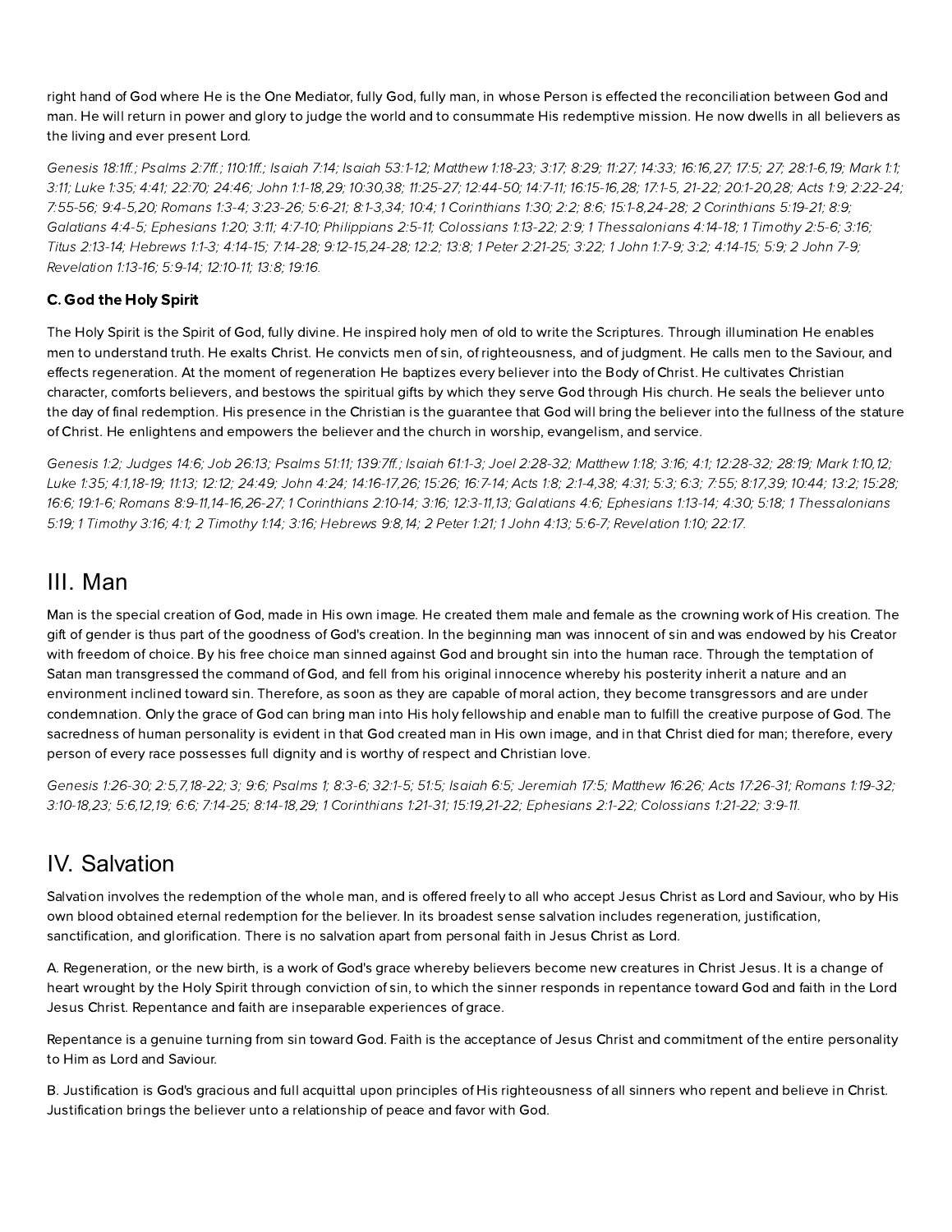C. Sanctification is the experience, beginning in regeneration, by which the believer is set apart to God's purposes, and is enabled to progress toward moral and spiritual maturity through the presence and power of the Holy Spirit dwelling in him. Growth in grace should continue throughout the regenerate person's life.

D. Glorification is the culmination of salvation and is the final blessed and abiding state of the redeemed.

[Genesis](http://biblia.com/bible/hcsb/Genesis%203.15) 3:15; E[xodus](http://biblia.com/bible/hcsb/Exodus%203.14-17) 3:14-17; [6:2-8;](http://biblia.com/bible/hcsb/Exodus%206.2-8) [Matthew](http://biblia.com/bible/hcsb/Matthew%201.21) 1:21; [4:17;](http://biblia.com/bible/hcsb/Matthew%204.17) [16:21-26;](http://biblia.com/bible/hcsb/Matthew%2016.21-26) [27:22-28:6;](http://biblia.com/bible/hcsb/Matthew%2027.22-28.6) Luke [1:68-69;](http://biblia.com/bible/hcsb/Luke%201.68-69) [2:28-32;](http://biblia.com/bible/hcsb/Luke%202.28-32) John [1:11-14](http://biblia.com/bible/hcsb/John%201.11-14),[29](http://biblia.com/bible/hcsb/John%201.29); [3:3-21,](http://biblia.com/bible/hcsb/John%203.3-21)[36](http://biblia.com/bible/hcsb/John%203.36); [5:24](http://biblia.com/bible/hcsb/John%205.24); [10:9](http://biblia.com/bible/hcsb/John%2010.9)[,28-29](http://biblia.com/bible/hcsb/John%2010.28-29); [15:1-16;](http://biblia.com/bible/hcsb/John%2015.1-16) [17:17](http://biblia.com/bible/hcsb/John%2017.17); [Acts](http://biblia.com/bible/hcsb/Acts%202.21) 2:21; [4:12](http://biblia.com/bible/hcsb/Acts%204.12); [15:11](http://biblia.com/bible/hcsb/Acts%2015.11); [16:30-31](http://biblia.com/bible/hcsb/Acts%2016.30-31); [17:30-31](http://biblia.com/bible/hcsb/Acts%2017.30-31); [20:32](http://biblia.com/bible/hcsb/Acts%2020.32); [Romans](http://biblia.com/bible/hcsb/Romans%201.16-18) 1:16-18; [2:4;](http://biblia.com/bible/hcsb/Romans%202.4) [3:23-25;](http://biblia.com/bible/hcsb/Romans%203.23-25) [4:3ff.](http://biblia.com/bible/hcsb/Romans%204.3ff); [5:8-10;](http://biblia.com/bible/hcsb/Romans%205.8-10) [6:1-23;](http://biblia.com/bible/hcsb/Romans%206.1-23) [8](http://biblia.com/bible/hcsb/Romans%2010.9-10)[:1-1](http://biblia.com/bible/hcsb/Romans%208.1-18)[8,2](http://biblia.com/bible/hcsb/Romans%2010.9-10)[9-39](http://biblia.com/bible/hcsb/Romans%208.29-39)[;](http://biblia.com/bible/hcsb/Romans%2010.9-10) 10:9- 10,[13](http://biblia.com/bible/hcsb/Romans%2010.13); [13:11-14](http://biblia.com/bible/hcsb/Romans%2013.11-14); 1 [Corinthians](http://biblia.com/bible/hcsb/1%20Corinthians%201.18) 1:18,[30](http://biblia.com/bible/hcsb/1%20Corinthians%201.30); [6:19-20;](http://biblia.com/bible/hcsb/1%20Corinthians%206.19-20) [15:10](http://biblia.com/bible/hcsb/1%20Corinthians%2015.10); 2 [Corinthians](http://biblia.com/bible/hcsb/2%20Corinthians%205.17-20) 5:17-20; [Galatians](http://biblia.com/bible/hcsb/Galatians%202.20) 2:20; [3:13;](http://biblia.com/bible/hcsb/Galatians%203.13) [5:22-25;](http://biblia.com/bible/hcsb/Galatians%205.22-25) [6:15](http://biblia.com/bible/hcsb/Galatians%206.15); [phesians](http://biblia.com/bible/hcsb/Ephesians%201.7) 1:7; [2:8-22](http://biblia.com/bible/hcsb/Ephesians%202.8-22); [4:11-16](http://biblia.com/bible/hcsb/Ephesians%204.11-16); [Philippians](http://biblia.com/bible/hcsb/Philippians%202.12-13) 2:12-13; [Colossians](http://biblia.com/bible/hcsb/Colossians%201.9-22) 1:9-22; [3:1ff.](http://biblia.com/bible/hcsb/Colossians%203.1ff); 1 [Thessalonians](http://biblia.com/bible/hcsb/1%20Thessalonians%205.23-24) 5:23-24; 2 [Timoth](http://biblia.com/bible/hcsb/2%20Timothy%201.12)y 1:12; Titus [2:11-14](http://biblia.com/bible/hcsb/Titus%202.11-14); Hebrews 2:1-3; [5:8-9;](http://biblia.com/bible/hcsb/Hebrews%205.8-9) [9:24-28;](http://biblia.com/bible/hcsb/Hebrews%209.24-28) 11:1-12:8[,14;](http://biblia.com/bible/hcsb/Hebrews%2011.14) James [2:14-26;](http://biblia.com/bible/hcsb/James%202.14-26) 1 Peter [1:2-23;](http://biblia.com/bible/hcsb/1%20Peter%201.2-23) 1 John [1:6-2:11;](http://biblia.com/bible/hcsb/1%20John%201.6-2.11) [Revelation](http://biblia.com/bible/hcsb/Revelation%203.20) 3:20; [21:1-22:5.](http://biblia.com/bible/hcsb/Revelation%2021.1-22.5)

## V. God's Purpose of Grace

lection is the gracious purpose of God, according to which He regenerates, justifies, sanctifies, and glorifies sinners. It is consistent with the free agency of man, and comprehends all the means in connection with the end. It is the glorious display of God's sovereign goodness, and is infinitely wise, holy, and unchangeable. It excludes boasting and promotes humility.

All true believers endure to the end. Those whom God has accepted in Christ, and sanctified by His Spirit, will never fall away from the state of grace, but shall persevere to the end. Believers may fall into sin through neglect and temptation, whereby they grieve the Spirit, impair their graces and comforts, and bring reproach on the cause of Christ and temporal judgments on themselves; yet they shall be kept by the power of God through faith unto salvation.

[Genesis](http://biblia.com/bible/hcsb/Genesis%2012.1-3) 12:1-3; E[xodus](http://biblia.com/bible/hcsb/Exodus%2019.5-8) 19:5-8; 1 S[amuel](http://biblia.com/bible/hcsb/1%20Samuel%208.4-7) 8:4-7,[19-22;](http://biblia.com/bible/hcsb/1%20Samuel%208.19-22) [Isaiah](http://biblia.com/bible/hcsb/Isaiah%205.1-7) 5:1-7; [Jeremiah](http://biblia.com/bible/hcsb/Jeremiah%2031.31ff) 31:31ff.; [Matthew](http://biblia.com/bible/hcsb/Matthew%2016.18-19) 16:18-19; [21:28-45;](http://biblia.com/bible/hcsb/Matthew%2021.28-45) [24:22](http://biblia.com/bible/hcsb/Matthew%2024.22),[31;](http://biblia.com/bible/hcsb/Matthew%2024.31) [25:34;](http://biblia.com/bible/hcsb/Matthew%2025.34) Luke 1:68-79; [2:29-32](http://biblia.com/bible/hcsb/Luke%202.29-32); [19:41-44;](http://biblia.com/bible/hcsb/Luke%2019.41-44) [24:44-48](http://biblia.com/bible/hcsb/Luke%2024.44-48); John [1:12-14;](http://biblia.com/bible/hcsb/John%201.12-14) [3:16](http://biblia.com/bible/hcsb/John%203.16); [5:24;](http://biblia.com/bible/hcsb/John%205.24) [6:44-45,](http://biblia.com/bible/hcsb/John%206.44-45)[65;](http://biblia.com/bible/hcsb/John%206.65) [10:27-29;](http://biblia.com/bible/hcsb/John%2010.27-29) [15:16](http://biblia.com/bible/hcsb/John%2015.16); [17:6,12,17-18;](http://biblia.com/bible/hcsb/Luke%201.68-79) Acts [20:32;](http://biblia.com/bible/hcsb/Acts%2020.32) [Romans](http://biblia.com/bible/hcsb/Romans%205.9-10) 5:9-10; [8:28-39](http://biblia.com/bible/hcsb/Romans%208.28-39); [10:12-15](http://biblia.com/bible/hcsb/Romans%2010.12-15); [11:5-7,](http://biblia.com/bible/hcsb/Romans%2011.5-7)[26-36](http://biblia.com/bible/hcsb/Romans%2011.26-36); 1 [Corinthians](http://biblia.com/bible/hcsb/1%20Corinthians%201.1-2) 1:1-2; [15:24-28](http://biblia.com/bible/hcsb/1%20Corinthians%2015.24-28); E[phesians](http://biblia.com/bible/hcsb/Ephesians%201.4-23) 1:4-23; [2:1-10](http://biblia.com/bible/hcsb/Ephesians%202.1-10); [3:1-11](http://biblia.com/bible/hcsb/Ephesians%203.1-11); [Colossians](http://biblia.com/bible/hcsb/Colossians%201.12-14) 1:12-14; 2 [Thessalonians](http://biblia.com/bible/hcsb/2%20Thessalonians%202.13-14) 2:13-14; 2 Timothy 1:12; [2:10](http://biblia.com/bible/hcsb/2%20Timothy%202.10)[,19;](http://biblia.com/bible/hcsb/2%20Timothy%202.19) Herews [11:39–12:2;](http://biblia.com/bible/hcsb/Hebrews%2011.39%E2%80%9312.2) [James](http://biblia.com/bible/hcsb/James%201.12) 1:12; 1 [Peter](http://biblia.com/bible/hcsb/1%20Peter%201.2-5) 1:2-5,[13;](http://biblia.com/bible/hcsb/1%20Peter%201.13) [2:4-10;](http://biblia.com/bible/hcsb/1%20Peter%202.4-10) 1 [John](http://biblia.com/bible/hcsb/1%20John%201.7-9) 1:7-9; [2:19;](http://biblia.com/bible/hcsb/1%20John%202.19) [3:2.](http://biblia.com/bible/hcsb/1%20John%203.2)

# VI. The Church

A New Testament church of the Lord Jesus Christ is an autonomous local congregation of baptized believers, associated by covenant in the faith and fellowship of the gospel; observing the two ordinances of Christ, governed by His laws, exercising the gifts, rights, and privileges invested in them by His Word, and seeking to extend the gospel to the ends of the earth. Each congregation operates under the Lordship of Christ through democratic processes. In such a congregation each member is responsible and accountable to Christ as Lord. Its scriptural officers are pastors and deacons. While both men and women are gifted for service in the church, the office of pastor is limited to men as qualified by Scripture.

The New Testament speaks also of the church as the Body of Christ which includes all of the redeemed of all the ages, believers from every tribe, and tongue, and people, and nation.

[Matthew](http://biblia.com/bible/hcsb/Matthew%2016.15-19) 16:15-19; [18:15-20;](http://biblia.com/bible/hcsb/Matthew%2018.15-20) Acts [2:41-42](http://biblia.com/bible/hcsb/Acts%202.41-42)[,47](http://biblia.com/bible/hcsb/Acts%202.47); [5:11-14;](http://biblia.com/bible/hcsb/Acts%205.11-14) [6:3-6](http://biblia.com/bible/hcsb/Acts%206.3-6); [13:1-3](http://biblia.com/bible/hcsb/Acts%2013.1-3); [14:23,](http://biblia.com/bible/hcsb/Acts%2014.23)[27;](http://biblia.com/bible/hcsb/Acts%2014.27) [15:1-30](http://biblia.com/bible/hcsb/Acts%2015.1-30); [16:5;](http://biblia.com/bible/hcsb/Acts%2016.5) [20:28](http://biblia.com/bible/hcsb/Acts%2020.28); [Romans](http://biblia.com/bible/hcsb/Romans%201.7) 1:7; 1 [Corinthians](http://biblia.com/bible/hcsb/1%20Corinthians%201.2) 1:2; [3:16](http://biblia.com/bible/hcsb/1%20Corinthians%203.16); [5:4-5;](http://biblia.com/bible/hcsb/1%20Corinthians%205.4-5) [7:17;](http://biblia.com/bible/hcsb/1%20Corinthians%207.17) [9:13-14](http://biblia.com/bible/hcsb/1%20Corinthians%209.13-14); [12;](http://biblia.com/bible/hcsb/1%20Corinthians%209.12) E[phesians](http://biblia.com/bible/hcsb/Ephesians%201.22-23) 1:22-23; [2:19-22](http://biblia.com/bible/hcsb/Ephesians%202.19-22); [3:8-11,](http://biblia.com/bible/hcsb/Ephesians%203.8-11)[21](http://biblia.com/bible/hcsb/Ephesians%203.21); [5:22-32](http://biblia.com/bible/hcsb/Ephesians%205.22-32); [P](http://biblia.com/bible/hcsb/Hebrews%2011.39-40)[hilippians](http://biblia.com/bible/hcsb/Philippians%201.1) 1:1; [Colossians](http://biblia.com/bible/hcsb/Colossians%201.18) 1:18; 1 [Timoth](http://biblia.com/bible/hcsb/1%20Timothy%202.9-14)y 2:9-14; [3:1-15](http://biblia.com/bible/hcsb/1%20Timothy%203.1-15); [4:14;](http://biblia.com/bible/hcsb/1%20Timothy%204.14) Hebrews 11:39-40; 1 [Peter](http://biblia.com/bible/hcsb/1%20Peter%205.1-4) 5:1-4; Revelation 2-3; 21:2-3.

### VII. Baptism and the Lord's Supper

Christian baptism is the immersion of a believer in water in the name of the Father, the Son, and the Holy Spirit. It is an act of obedience symbolizing the believer's faith in a crucified, buried, and risen Saviour, the believer's death to sin, the burial of the old life, and the resurrection to walk in newness of life in Christ Jesus. It is a testimony to his faith in the final resurrection of the dead. Being a church ordinance, it is prerequisite to the privileges of church membership and to the Lord's Supper.

The Lord's Supper is a symbolic act of obedience whereby members of the church, through partaking of the bread and the fruit of the vine, memorialize the death of the Redeemer and anticipate His second coming.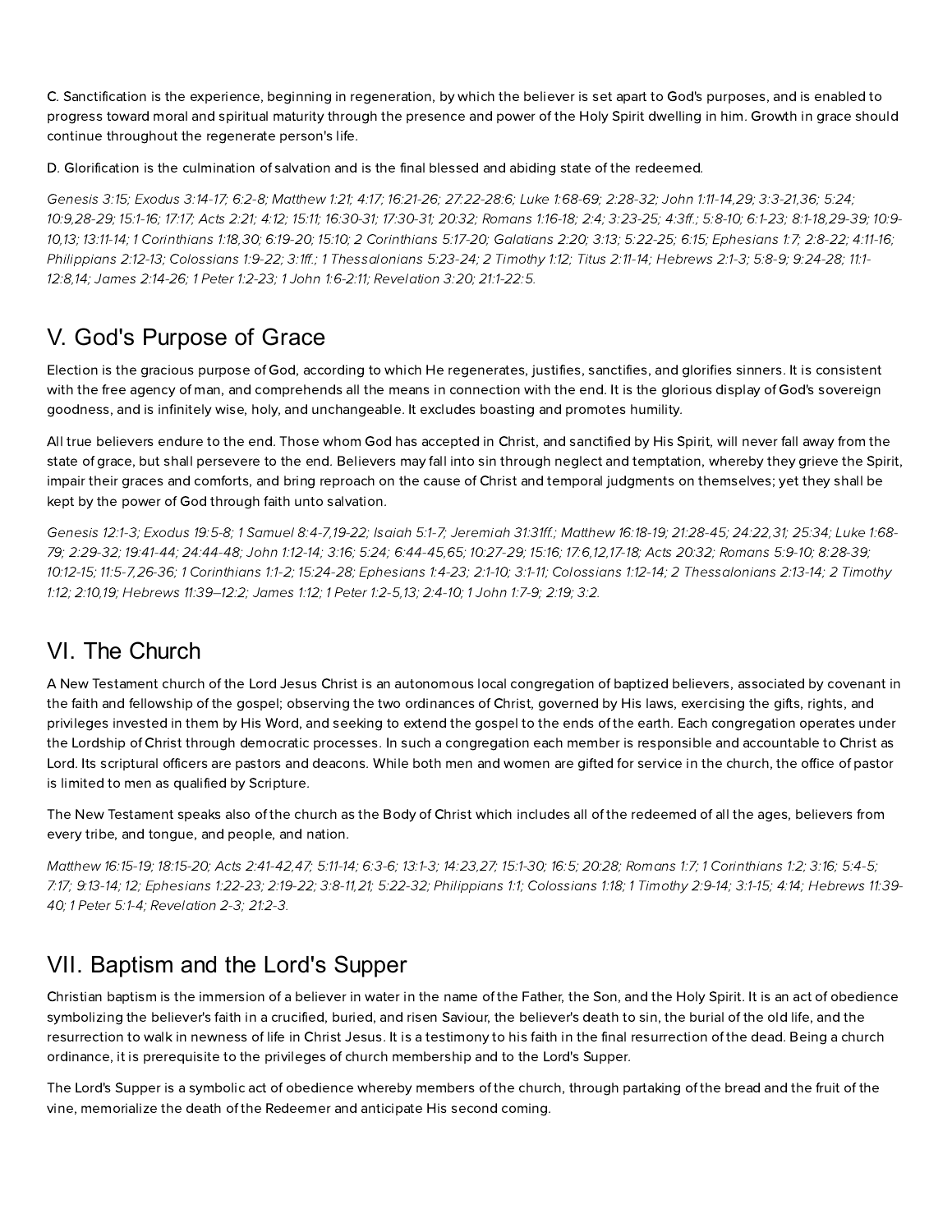[Matthew](http://biblia.com/bible/hcsb/Matthew%203.13-17) 3:13-17; [26:26-30;](http://biblia.com/bible/hcsb/Matthew%2026.26-30) [28:19-20;](http://biblia.com/bible/hcsb/Matthew%2028.19-20) [Mark](http://biblia.com/bible/hcsb/Mark%201.9-11) 1:9-11; [14:22-26](http://biblia.com/bible/hcsb/Mark%2014.22-26); Luke [3:21-22;](http://biblia.com/bible/hcsb/Luke%203.21-22) [22:19-20;](http://biblia.com/bible/hcsb/Luke%2022.19-20) [John](http://biblia.com/bible/hcsb/John%203.23) 3:23; Acts [2:41-42;](http://biblia.com/bible/hcsb/Acts%202.41-42) [8:35-39](http://biblia.com/bible/hcsb/Acts%208.35-39); [16:30-33](http://biblia.com/bible/hcsb/Acts%2016.30-33); [20:7;](http://biblia.com/bible/hcsb/Acts%2020.7) [Romans](http://biblia.com/bible/hcsb/Romans%206.3-5) 6:3-5; 1 [Corinthians](http://biblia.com/bible/hcsb/1%20Corinthians%2010.16) 10:16,[21](http://biblia.com/bible/hcsb/1%20Corinthians%2010.21); [11:23-29;](http://biblia.com/bible/hcsb/1%20Corinthians%2011.23-29) [Colossians](http://biblia.com/bible/hcsb/Colossians%202.12) 2:12.

## VIII. The Lord's Day

The first day of the week is the Lord's Day. It is a Christian institution for regular observance. It commemorates the resurrection of Christ from the dead and should include exercises of worship and spiritual devotion, both public and private. Activities on the Lord's Day should be commensurate with the Christian's conscience under the Lordship of Jesus Christ.

[xodus](http://biblia.com/bible/hcsb/Exodus%2020.8-11) 20:8-11; [Matthew](http://biblia.com/bible/hcsb/Matthew%2012.1-12) 12:1-12; [28:1ff](http://biblia.com/bible/hcsb/Matthew%2028.1ff).; Mark [2:27-28;](http://biblia.com/bible/hcsb/Mark%202.27-28) [16:1-7;](http://biblia.com/bible/hcsb/Mark%2016.1-7) Luke [24:1-3](http://biblia.com/bible/hcsb/Luke%2024.1-3)[,3](http://biblia.com/bible/hcsb/I%20Corinthians%2016.1-2)[3-3](http://biblia.com/bible/hcsb/Luke%2024.33-36)[6;](http://biblia.com/bible/hcsb/I%20Corinthians%2016.1-2) John [4:21-24](http://biblia.com/bible/hcsb/John%204.21-24); [20:1,](http://biblia.com/bible/hcsb/John%2020.1)[19-28;](http://biblia.com/bible/hcsb/John%2020.19-28) Acts [20:7;](http://biblia.com/bible/hcsb/Acts%2020.7) [Romans](http://biblia.com/bible/hcsb/Romans%2014.5-10) 14:5-10; I Corinthians 16:1-2; [Colossians](http://biblia.com/bible/hcsb/Colossians%202.16) 2:16; [3:16;](http://biblia.com/bible/hcsb/Colossians%203.16) [Revelation](http://biblia.com/bible/hcsb/Revelation%201.10) 1:10.

## IX. The Kingdom

The Kingdom of God includes both His general sovereignty over the universe and His particular kingship over men who willfully acknowledge Him as King. Particularly the Kingdom is the realm of salvation into which men enter by trustful, childlike commitment to Jesus Christ. Christians ought to pray and to labor that the Kingdom may come and God's will be done on earth. The full consummation of the Kingdom awaits the return of Jesus Christ and the end of this age.

[Genesis](http://biblia.com/bible/hcsb/Genesis%201.1) 1:1; [Isaiah](http://biblia.com/bible/hcsb/Isaiah%209.6-7) 9:6-7; [Jeremiah](http://biblia.com/bible/hcsb/Jeremiah%2023.5-6) 23:5-6; [Matthew](http://biblia.com/bible/hcsb/Matthew%203.2) 3:2; [4:8-10](http://biblia.com/bible/hcsb/Matthew%204.8-10),[23](http://biblia.com/bible/hcsb/Matthew%204.23); [12:25-28](http://biblia.com/bible/hcsb/Matthew%2012.25-28); [13:1-52;](http://biblia.com/bible/hcsb/Matthew%2013.1-52) [25:31-46;](http://biblia.com/bible/hcsb/Matthew%2025.31-46) [26:29;](http://biblia.com/bible/hcsb/Matthew%2026.29) Mark [1:14-15](http://biblia.com/bible/hcsb/Mark%201.14-15); [9:1](http://biblia.com/bible/hcsb/Mark%209.1); [Luke](http://biblia.com/bible/hcsb/Luke%204.43) 4:43; [8:1;](http://biblia.com/bible/hcsb/Luke%208.1) [9:2;](http://biblia.com/bible/hcsb/Luke%209.2) [12:31-32;](http://biblia.com/bible/hcsb/Luke%2012.31-32) [17:20-21;](http://biblia.com/bible/hcsb/Luke%2017.20-21) [23:42](http://biblia.com/bible/hcsb/Luke%2023.42); [John](http://biblia.com/bible/hcsb/John%203.3) 3:3; [18:36;](http://biblia.com/bible/hcsb/John%2018.36) Acts [1:6-7;](http://biblia.com/bible/hcsb/Acts%201.6-7) [17:22-31;](http://biblia.com/bible/hcsb/Acts%2017.22-31) [Romans](http://biblia.com/bible/hcsb/Romans%205.17) 5:17; [8:19;](http://biblia.com/bible/hcsb/Romans%208.19) 1 [Corinthians](http://biblia.com/bible/hcsb/1%20Corinthians%2015.24-28) 15:24-28; [Colossians](http://biblia.com/bible/hcsb/Colossians%201.13) 1:13; [Herews](http://biblia.com/bible/hcsb/Hebrews%2011.10) 11:10,[16;](http://biblia.com/bible/hcsb/Hebrews%2011.16) [12:28](http://biblia.com/bible/hcsb/Hebrews%2012.28); 1 Peter [2:4-10](http://biblia.com/bible/hcsb/1%20Peter%202.4-10); [4:13;](http://biblia.com/bible/hcsb/1%20Peter%204.13) [Revelation](http://biblia.com/bible/hcsb/Revelation%201.6) 1:6,[9;](http://biblia.com/bible/hcsb/Revelation%201.9) [5:10;](http://biblia.com/bible/hcsb/Revelation%205.10) [11:15;](http://biblia.com/bible/hcsb/Revelation%2011.15) [21-22.](http://biblia.com/bible/hcsb/Revelation%2011.21-22)

### X. Last Things

God, in His own time and in His own way, will bring the world to its appropriate end. According to His promise, Jesus Christ will return personally and visibly in glory to the earth; the dead will be raised; and Christ will judge all men in righteousness. The unrighteous will be consigned to Hell, the place of everlasting punishment. The righteous in their resurrected and glorified bodies will receive their reward and will dwell forever in Heaven with the Lord.

[Isaiah](http://biblia.com/bible/hcsb/Isaiah%202.4) 2:4; [11:9](http://biblia.com/bible/hcsb/Isaiah%2011.9); [Matthew](http://biblia.com/bible/hcsb/Matthew%2016.27) 16:27; [18:8-9](http://biblia.com/bible/hcsb/Matthew%2018.8-9); [19:28;](http://biblia.com/bible/hcsb/Matthew%2019.28) [24:27,](http://biblia.com/bible/hcsb/Matthew%2024.27)[30,](http://biblia.com/bible/hcsb/Matthew%2024.30)[36](http://biblia.com/bible/hcsb/Matthew%2024.36),[44](http://biblia.com/bible/hcsb/Matthew%2024.44); [25:31-46](http://biblia.com/bible/hcsb/Matthew%2025.31-46); [26:64;](http://biblia.com/bible/hcsb/Matthew%2026.64) [Mark](http://biblia.com/bible/hcsb/Mark%208.38) 8:38; [9:43-48](http://biblia.com/bible/hcsb/Mark%209.43-48); Luke [12:40](http://biblia.com/bible/hcsb/Luke%2012.40),[48;](http://biblia.com/bible/hcsb/Luke%2012.48) [16:19-26;](http://biblia.com/bible/hcsb/Luke%2016.19-26) [17:22-37](http://biblia.com/bible/hcsb/Luke%2017.22-37); 21:27- 28; John [14:1-3;](http://biblia.com/bible/hcsb/John%2014.1-3) [Acts](http://biblia.com/bible/hcsb/Acts%201.11) 1:11; [17:31](http://biblia.com/bible/hcsb/Acts%2017.31); [Romans](http://biblia.com/bible/hcsb/Romans%2014.10) 14:10; 1 [Corinthians](http://biblia.com/bible/hcsb/1%20Corinthians%204.5) 4:5; [15:24-28,35-58;](http://biblia.com/bible/hcsb/Luke%2021.27-28) 2 [Corinthians](http://biblia.com/bible/hcsb/2%20Corinthians%205.10) 5:10; [Philippians](http://biblia.com/bible/hcsb/Philippians%203.20-21) 3:20-21; [Colossians](http://biblia.com/bible/hcsb/Colossians%201.5) 1:5; [3:4](http://biblia.com/bible/hcsb/Colossians%203.4); 1 [Thessalonians](http://biblia.com/bible/hcsb/2%20Thessalonians%201.7ff) 4:14-18; [5:1ff.](http://biblia.com/bible/hcsb/1%20Thessalonians%205.1ff); 2 Thessalonians 1:7ff.; [2;](http://biblia.com/bible/hcsb/2%20Thessalonians%201.2) 1 [Timoth](http://biblia.com/bible/hcsb/2%20Timothy%204.1)y 6:14; 2 Timothy 4:1,[8](http://biblia.com/bible/hcsb/2%20Timothy%204.8); [Titus](http://biblia.com/bible/hcsb/Titus%202.13) 2:13; Hebrews 9:27-28; [James](http://biblia.com/bible/hcsb/James%205.8) 5:8; 2 Peter 3:7ff.; 1 [John](http://biblia.com/bible/hcsb/1%20John%202.28) 2:28; [3:2;](http://biblia.com/bible/hcsb/1%20John%203.2) [Jude](http://biblia.com/bible/hcsb/Jude%2014) 14; [Revelation](http://biblia.com/bible/hcsb/Revelation%201.18) 1:18; [3:11;](http://biblia.com/bible/hcsb/Revelation%203.11) [20:1-22:13.](http://biblia.com/bible/hcsb/Revelation%2020.1-22.13)

### XI. Evangelism and Missions

It is the duty and privilege of every follower of Christ and of every church of the Lord Jesus Christ to endeavor to make disciples of all nations. The new birth of man's spirit by God's Holy Spirit means the birth of love for others. Missionary effort on the part of all rests thus upon a spiritual necessity of the regenerate life, and is expressly and repeatedly commanded in the teachings of Christ. The Lord Jesus Christ has commanded the preaching of the gospel to all nations. It is the duty of every child of God to seek constantly to win the lost to Christ by verbal witness undergirded by a Christian lifestyle, and by other methods in harmony with the gospel of Christ.

[Genesis](http://biblia.com/bible/hcsb/Genesis%2012.1-3) 12:1-3; [xodus](http://biblia.com/bible/hcsb/Exodus%2019.5-6) 19:5-6; [Isaiah](http://biblia.com/bible/hcsb/Isaiah%206.1-8) 6:1-8; [Matthew](http://biblia.com/bible/hcsb/Matthew%209.37-38) 9:37-38; [10:5-15;](http://biblia.com/bible/hcsb/Matthew%2010.5-15) [13:18-30,](http://biblia.com/bible/hcsb/Matthew%2013.18-30) [37-43](http://biblia.com/bible/hcsb/Matthew%2013.37-43); [16:19;](http://biblia.com/bible/hcsb/Matthew%2016.19) [22:9-10;](http://biblia.com/bible/hcsb/Matthew%2022.9-10) [24:14;](http://biblia.com/bible/hcsb/Matthew%2024.14) [28:18-20;](http://biblia.com/bible/hcsb/Matthew%2028.18-20) Luke [10:1-18](http://biblia.com/bible/hcsb/Luke%2010.1-18); 24:46- 53; John [14:11-12;](http://biblia.com/bible/hcsb/John%2014.11-12) [15:7-8](http://biblia.com/bible/hcsb/John%2015.7-8),[16;](http://biblia.com/bible/hcsb/John%2015.16) [17:15](http://biblia.com/bible/hcsb/John%2017.15); [20:21;](http://biblia.com/bible/hcsb/John%2020.21) [Acts](http://biblia.com/bible/hcsb/Acts%201.8) 1:8; [2](http://biblia.com/bible/hcsb/Acts%201.2); [8:26-40](http://biblia.com/bible/hcsb/Acts%208.26-40); [10:42-48](http://biblia.com/bible/hcsb/Acts%2010.42-48); [13:2-3;](http://biblia.com/bible/hcsb/Acts%2013.2-3) [Romans](http://biblia.com/bible/hcsb/Romans%2010.13-15) 10:13-15; E[phesians](http://biblia.com/bible/hcsb/Ephesians%203.1-11) 3:1-11; 1 [Thessalonians](http://biblia.com/bible/hcsb/Luke%2024.46-53) 1:8; 2 Timothy 4:5; Hebrews 2:1-3; [11:39-12:2;](http://biblia.com/bible/hcsb/Hebrews%2011.39-12.2) 1 Peter [2:4-10;](http://biblia.com/bible/hcsb/1%20Peter%202.4-10) [Revelation](http://biblia.com/bible/hcsb/Revelation%2022.17) 22:17.

### XII. Education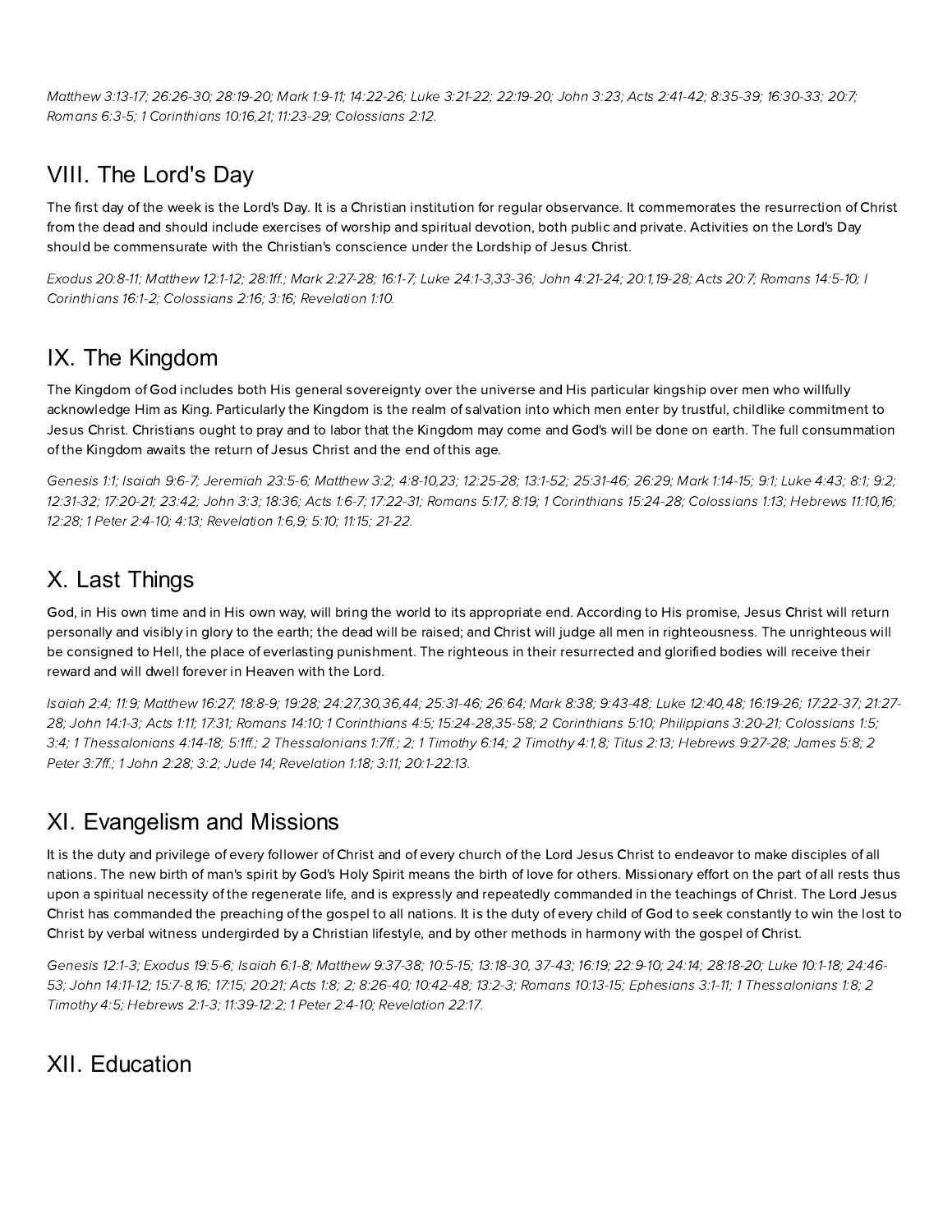Christianity is the faith of enlightenment and intelligence. In Jesus Christ abide all the treasures of wisdom and knowledge. All sound learning is, therefore, a part of our Christian heritage. The new birth opens all human faculties and creates a thirst for knowledge. Moreover, the cause of education in the Kingdom of Christ is co-ordinate with the causes of missions and general benevolence, and should receive along with these the liberal support of the churches. An adequate system of Christian education is necessary to a complete spiritual program for Christ's people.

In Christian education there should be a proper balance between academic freedom and academic responsibility. Freedom in any orderly relationship of human life is always limited and never absolute. The freedom of a teacher in a Christian school, college, or seminary is limited by the pre-eminence of Jesus Christ, by the authoritative nature of the Scriptures, and by the distinct purpose for which the school exists.

[Deuteronom](http://biblia.com/bible/hcsb/Deuteronomy%204.1)y 4:1,[5](http://biblia.com/bible/hcsb/Deuteronomy%204.5)[,9,](http://biblia.com/bible/hcsb/Deuteronomy%204.9)[14](http://biblia.com/bible/hcsb/Deuteronomy%204.14); [6:1-10](http://biblia.com/bible/hcsb/Deuteronomy%206.1-10); [31:12-13;](http://biblia.com/bible/hcsb/Deuteronomy%2031.12-13) [Nehemiah](http://biblia.com/bible/hcsb/Nehemiah%208.1-8) 8:1-8; Job [28:28](http://biblia.com/bible/hcsb/Job%2028.28); [Psalms](http://biblia.com/bible/hcsb/Psalms%2019.7ff) 19:7ff.; [119:11](http://biblia.com/bible/hcsb/Psalms%20119.11); Proverbs 3:13ff.; [4:1-10;](http://biblia.com/bible/hcsb/Proverbs%204.1-10) [8:1-7](http://biblia.com/bible/hcsb/Proverbs%208.1-7),[11;](http://biblia.com/bible/hcsb/Proverbs%208.11) [15:14;](http://biblia.com/bible/hcsb/Proverbs%2015.14) Ecclesiastes 7:19; [Matthew](http://biblia.com/bible/hcsb/Matthew%205.2) 5:2; [7:24ff.](http://biblia.com/bible/hcsb/Matthew%207.24ff); [28:19-20;](http://biblia.com/bible/hcsb/Matthew%2028.19-20) [Luke](http://biblia.com/bible/hcsb/Luke%202.40) 2:40; 1 [Corinthians](http://biblia.com/bible/hcsb/1%20Corinthians%201.18-31) 1:18-31; E[phesians](http://biblia.com/bible/hcsb/Ephesians%204.11-16) 4:11-16; [Philippians](http://biblia.com/bible/hcsb/Philippians%204.8) 4:8; [Colossians](http://biblia.com/bible/hcsb/Colossians%202.3) 2:3,[8-9;](http://biblia.com/bible/hcsb/Colossians%202.8-9) 1 [Timoth](http://biblia.com/bible/hcsb/1%20Timothy%201.3-7)y 1:3-7; 2 [Timoth](http://biblia.com/bible/hcsb/2%20Timothy%202.15)y 2:15; [3:14-17;](http://biblia.com/bible/hcsb/2%20Timothy%203.14-17) Hebrews 5:12-6:3; [James](http://biblia.com/bible/hcsb/James%201.5) 1:5; [3:17.](http://biblia.com/bible/hcsb/James%203.17)

#### XIII. Stewardship

God is the source of all blessings, temporal and spiritual; all that we have and are we owe to Him. Christians have a spiritual debtorship to the whole world, a holy trusteeship in the gospel, and a binding stewardship in their possessions. They are therefore under obligation to serve Him with their time, talents, and material possessions; and should recognize all these as entrusted to them to use for the glory of God and for helping others. According to the Scriptures, Christians should contribute of their means cheerfully, regularly, systematically, proportionately, and liberally for the advancement of the Redeemer's cause on earth.

[Genesis](http://biblia.com/bible/hcsb/Genesis%2014.20) 14:20; Leviticus [27:30-32](http://biblia.com/bible/hcsb/Leviticus%2027.30-32); [Deuteronom](http://biblia.com/bible/hcsb/Deuteronomy%208.18)y 8:18; [Malachi](http://biblia.com/bible/hcsb/Malachi%203.8-12) 3:8-12; [Matthew](http://biblia.com/bible/hcsb/Matthew%206.1-4) 6:1-4,[19-21](http://biblia.com/bible/hcsb/Matthew%206.19-21); [19:21;](http://biblia.com/bible/hcsb/Matthew%2019.21) [23:23;](http://biblia.com/bible/hcsb/Matthew%2023.23) [25:14-29;](http://biblia.com/bible/hcsb/Matthew%2025.14-29) Luke [12:16-21](http://biblia.com/bible/hcsb/Luke%2012.16-21)[,42](http://biblia.com/bible/hcsb/Luke%2012.42); [16:1-13](http://biblia.com/bible/hcsb/Luke%2016.1-13); Acts [2:44-47;](http://biblia.com/bible/hcsb/Acts%202.44-47) [5:1-11;](http://biblia.com/bible/hcsb/Acts%205.1-11) [17:24-25;](http://biblia.com/bible/hcsb/Acts%2017.24-25) [20:35;](http://biblia.com/bible/hcsb/Acts%2020.35) [Romans](http://biblia.com/bible/hcsb/Romans%206.6-22) 6:6-22; [12:1-2;](http://biblia.com/bible/hcsb/Romans%2012.1-2) 1 [Corinthians](http://biblia.com/bible/hcsb/1%20Corinthians%204.1-2) 4:1-2; [6:19-20;](http://biblia.com/bible/hcsb/1%20Corinthians%206.19-20) [12;](http://biblia.com/bible/hcsb/1%20Corinthians%206.12) [16:1-4](http://biblia.com/bible/hcsb/1%20Corinthians%2016.1-4); 2 Corinthians 8-9; 12:15; Philippians 4:10-19; 1 Peter [1:18-19](http://biblia.com/bible/hcsb/1%20Peter%201.18-19).

# XIV. Cooperation

Christ's people should, as occasion requires, organize such associations and conventions as may best secure cooperation for the great objects of the Kingdom of God. Such organizations have no authority over one another or over the churches. They are voluntary and advisory bodies designed to elicit, combine, and direct the energies of our people in the most effective manner. Members of New Testament churches should cooperate with one another in carrying forward the missionary, educational, and benevolent ministries for the extension of Christ's Kingdom. Christian unity in the New Testament sense is spiritual harmony and voluntary cooperation for common ends by various groups of Christ's people. Cooperation is desirable between the various Christian denominations, when the end to be attained is itself justified, and when such cooperation involves no violation of conscience or compromise of loyalty to Christ and His Word as revealed in the New Testament.

E[xodus](http://biblia.com/bible/hcsb/Exodus%2017.12) 17:12; [18:17ff.](http://biblia.com/bible/hcsb/Exodus%2018.17ff); [Judges](http://biblia.com/bible/hcsb/Judges%207.21) 7:21; Ezra [1:3-4;](http://biblia.com/bible/hcsb/Ezra%201.3-4) [2:68-69;](http://biblia.com/bible/hcsb/Ezra%202.68-69) [5:14-15;](http://biblia.com/bible/hcsb/Ezra%205.14-15) Nehemiah 4; 8:1-5; [Matthew](http://biblia.com/bible/hcsb/Matthew%2010.5-15) 10:5-15; [20:1-16;](http://biblia.com/bible/hcsb/Matthew%2020.1-16) [22:1-10;](http://biblia.com/bible/hcsb/Matthew%2022.1-10) [28:19-20](http://biblia.com/bible/hcsb/Matthew%2028.19-20); [Mark](http://biblia.com/bible/hcsb/Mark%202.3) 2:3; [Luke](http://biblia.com/bible/hcsb/Luke%2010.1ff) 10:1ff.; Acts [1:13-14;](http://biblia.com/bible/hcsb/Acts%201.13-14) [2:1ff.](http://biblia.com/bible/hcsb/Acts%202.1ff); [4:31-37;](http://biblia.com/bible/hcsb/Acts%204.31-37) [13:2-3](http://biblia.com/bible/hcsb/Acts%2013.2-3); [15:1-35;](http://biblia.com/bible/hcsb/Acts%2015.1-35) 1 [Corinthians](http://biblia.com/bible/hcsb/1%20Corinthians%201.10-17) 1:10-17; [3:5-15;](http://biblia.com/bible/hcsb/1%20Corinthians%203.5-15) [12;](http://biblia.com/bible/hcsb/1%20Corinthians%203.12) 2 Corinthians 8-9; [Galatians](http://biblia.com/bible/hcsb/Galatians%201.6-10) 1:6-10; [phesians](http://biblia.com/bible/hcsb/Ephesians%204.1-16) 4:1-16; [Philippians](http://biblia.com/bible/hcsb/Philippians%201.15-18) 1:15-18.

### XV. The Christian and the Social Order

All Christians are under obligation to seek to make the will of Christ supreme in our own lives and in human society. Means and methods used for the improvement of society and the establishment of righteousness among men can be truly and permanently helpful only when they are rooted in the regeneration of the individual by the saving grace of God in Jesus Christ. In the spirit of Christ, Christians should oppose racism, every form of greed, selfishness, and vice, and all forms of sexual immorality, including adultery, homosexuality, and pornography. We should work to provide for the orphaned, the needy, the abused, the aged, the helpless, and the sick. We should speak on behalf of the unborn and contend for the sanctity of all human life from conception to natural death. Every Christian should seek to bring industry, government, and society as a whole under the sway of the principles of righteousness, truth, and brotherly love. In order to promote these ends Christians should be ready to work with all men of good will in any good cause, always being careful to act in the spirit of love without compromising their loyalty to Christ and His truth.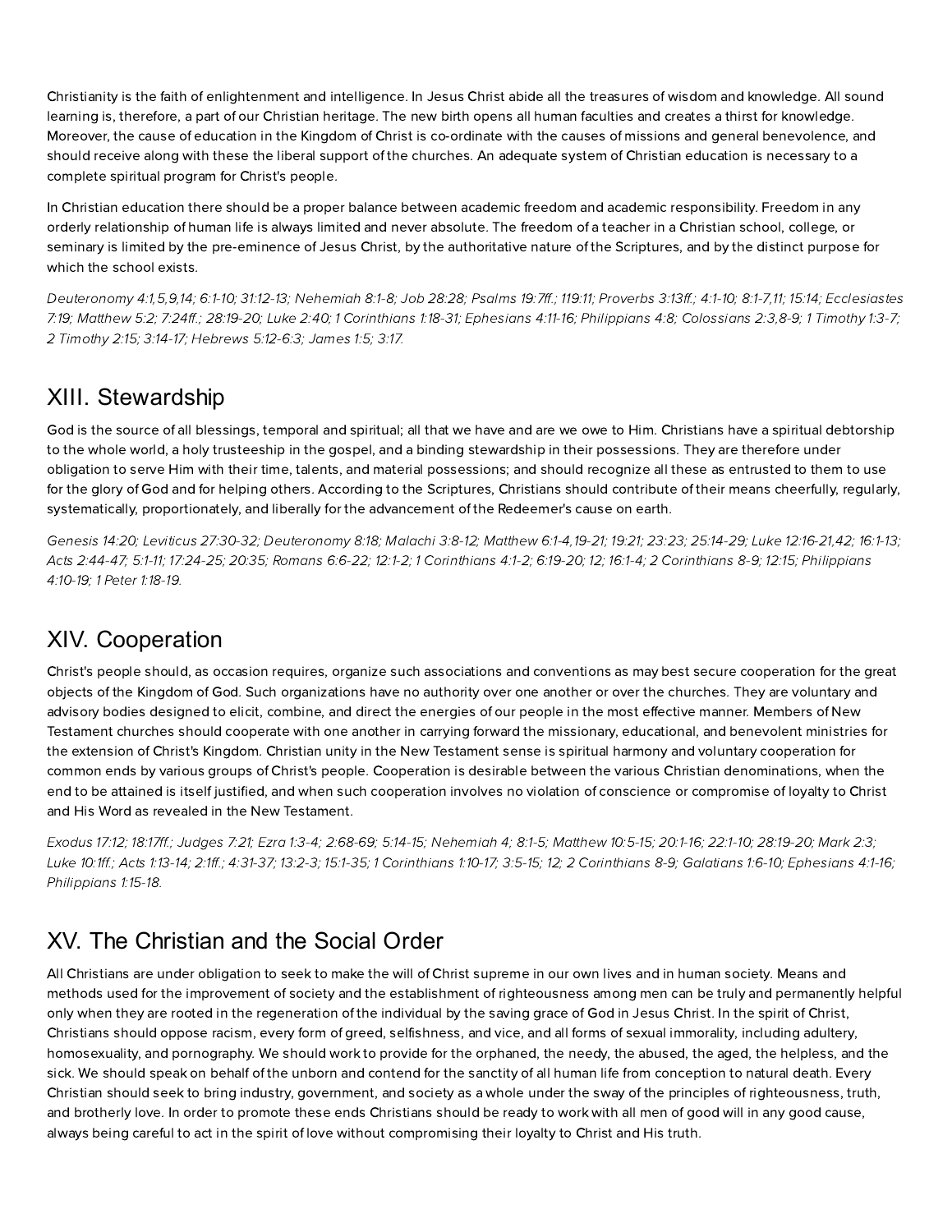E[xodus](http://biblia.com/bible/hcsb/Exodus%2020.3-17) 20:3-17; [Leviticus](http://biblia.com/bible/hcsb/Leviticus%206.2-5) 6:2-5; [Deuteronom](http://biblia.com/bible/hcsb/Deuteronomy%2010.12)y 10:12; [27:17;](http://biblia.com/bible/hcsb/Deuteronomy%2027.17) [Psalm](http://biblia.com/bible/hcsb/Psalm%20101.5) 101:5; [Micah](http://biblia.com/bible/hcsb/Micah%206.8) 6:8; [Zechariah](http://biblia.com/bible/hcsb/Zechariah%208.16) 8:16; [Matthew](http://biblia.com/bible/hcsb/Matthew%205.13-16) 5:13-16,[43-48;](http://biblia.com/bible/hcsb/Matthew%205.43-48) [22:36-40](http://biblia.com/bible/hcsb/Matthew%2022.36-40); [25:35;](http://biblia.com/bible/hcsb/Matthew%2025.35) Mark [1:29-34;](http://biblia.com/bible/hcsb/Mark%201.29-34) [2:3ff.](http://biblia.com/bible/hcsb/Mark%202.3ff); [10:21](http://biblia.com/bible/hcsb/Mark%2010.21); Luke [4:18-21;](http://biblia.com/bible/hcsb/Luke%204.18-21) [10:27-37;](http://biblia.com/bible/hcsb/Luke%2010.27-37) [20:25;](http://biblia.com/bible/hcsb/Luke%2020.25) [John](http://biblia.com/bible/hcsb/John%2015.12) 15:12; [17:15;](http://biblia.com/bible/hcsb/John%2017.15) Romans 12–14; [1Corinthians](http://biblia.com/bible/hcsb/1Corinthians%205.9-10) 5:9-10; [6:1-7](http://biblia.com/bible/hcsb/1Corinthians%206.1-7); [7:20-24](http://biblia.com/bible/hcsb/1Corinthians%207.20-24); 10:23- 11:1; [Galatians](http://biblia.com/bible/hcsb/Galatians%203.26-28) 3:26-28; [phesians](http://biblia.com/bible/hcsb/Ephesians%206.5-9) 6:5-9; [Colossians](http://biblia.com/bible/hcsb/Colossians%203.12-17) 3:12-17; 1 [Thessalonians](http://biblia.com/bible/hcsb/1Corinthians%2010.23-11.1) 3:12; Philemon; [James](http://biblia.com/bible/hcsb/James%201.27) 1:27; [2:8](http://biblia.com/bible/hcsb/James%202.8).

# XVI. Peace and War

It is the duty of Christians to seek peace with all men on principles of righteousness. In accordance with the spirit and teachings of Christ they should do all in their power to put an end to war.

The true remedy for the war spirit is the gospel of our Lord. The supreme need of the world is the acceptance of His teachings in all the affairs of men and nations, and the practical application of His law of love. Christian people throughout the world should pray for the reign of the Prince of Peace.

[Isaiah](http://biblia.com/bible/hcsb/Isaiah%202.4) 2:4; [Matthew](http://biblia.com/bible/hcsb/Matthew%205.9) 5:9[,38-48](http://biblia.com/bible/hcsb/Matthew%205.38-48); [6:33;](http://biblia.com/bible/hcsb/Matthew%206.33) [26:52;](http://biblia.com/bible/hcsb/Matthew%2026.52) Luke [22:36,](http://biblia.com/bible/hcsb/Luke%2022.36)[38;](http://biblia.com/bible/hcsb/Luke%2022.38) [Romans](http://biblia.com/bible/hcsb/Romans%2012.18-19) 12:18-19; [13:1-7;](http://biblia.com/bible/hcsb/Romans%2013.1-7) [14:19](http://biblia.com/bible/hcsb/Romans%2014.19); Hebrews 12:14; [James](http://biblia.com/bible/hcsb/James%204.1-2) 4:1-2.

# XVII. Religious Liberty

God alone is Lord of the conscience, and He has left it free from the doctrines and commandments of men which are contrary to His Word or not contained in it. Church and state should be separate. The state owes to every church protection and full freedom in the pursuit of its spiritual ends. In providing for such freedom no ecclesiastical group or denomination should be favored by the state more than others. Civil government being ordained of God, it is the duty of Christians to render loyal obedience thereto in all things not contrary to the revealed will of God. The church should not resort to the civil power to carry on its work. The gospel of Christ contemplates spiritual means alone for the pursuit of its ends. The state has no right to impose penalties for religious opinions of an kind. The state has no right to impose taxes for the support of any form of religion. A free church in a free state is the Christian ideal, and this implies the right of free and unhindered access to God on the part of all men, and the right to form and propagate opinions in the sphere of religion without interference by the civil power.

[Genesis](http://biblia.com/bible/hcsb/Genesis%201.27) 1:27; [2:7;](http://biblia.com/bible/hcsb/Genesis%202.7) [Matthew](http://biblia.com/bible/hcsb/Matthew%206.6-7) 6:6-7,[24](http://biblia.com/bible/hcsb/Matthew%206.24); [16:26;](http://biblia.com/bible/hcsb/Matthew%2016.26) [22:21](http://biblia.com/bible/hcsb/Matthew%2022.21); [John](http://biblia.com/bible/hcsb/John%208.36) 8:36; Acts [4:19-20;](http://biblia.com/bible/hcsb/Acts%204.19-20) [Romans](http://biblia.com/bible/hcsb/Romans%206.1-2) 6:1-2; [13:1-7;](http://biblia.com/bible/hcsb/Romans%2013.1-7) [Galatians](http://biblia.com/bible/hcsb/Galatians%205.1) 5:1,[13;](http://biblia.com/bible/hcsb/Galatians%205.13) [P](http://biblia.com/bible/hcsb/1%20Timothy%202.1-2)[hilippians](http://biblia.com/bible/hcsb/Philippians%203.20) 3:20; 1 Timothy 2:1-2; [James](http://biblia.com/bible/hcsb/James%204.12) 4:12; 1 Peter [2:12-17](http://biblia.com/bible/hcsb/1%20Peter%202.12-17); [3:11-17;](http://biblia.com/bible/hcsb/1%20Peter%203.11-17) [4:12-19.](http://biblia.com/bible/hcsb/1%20Peter%204.12-19)

# XVIII. The Family

God has ordained the family as the foundational institution of human society. It is composed of persons related to one another by marriage, blood, or adoption.

Marriage is the uniting of one man and one woman in covenant commitment for a lifetime. It is God's unique gift to reveal the union between Christ and His church and to provide for the man and the woman in marriage the framework for intimate companionship, the channel of sexual expression according to biblical standards, and the means for procreation of the human race.

The husband and wife are of equal worth before God, since both are created in God's image. The marriage relationship models the way God relates to His people. A husband is to love his wife as Christ loved the church. He has the God-given responsibility to provide for, to protect, and to lead his family. A wife is to submit herself graciously to the servant leadership of her husband even as the church willingly submits to the headship of Christ. She, being in the image of God as is her husband and thus equal to him, has the God-given responsibility to respect her husband and to serve as his helper in managing the household and nurturing the next generation.

Children, from the moment of conception, are a blessing and heritage from the Lord. Parents are to demonstrate to their children God's pattern for marriage. Parents are to teach their children spiritual and moral values and to lead them, through consistent lifestyle example and loving discipline, to make choices based on biblical truth. Children are to honor and obey their parents.

[Genesis](http://biblia.com/bible/hcsb/Genesis%201.26-28) 1:26-28; [2:15-25](http://biblia.com/bible/hcsb/Genesis%202.15-25); [3:1-20;](http://biblia.com/bible/hcsb/Genesis%203.1-20) E[xodus](http://biblia.com/bible/hcsb/Exodus%2020.12) 20:12; [D](http://biblia.com/bible/hcsb/Psalms%20139.13-16)[euteronom](http://biblia.com/bible/hcsb/Deuteronomy%206.4-9)y 6:4-9; [Joshua](http://biblia.com/bible/hcsb/Joshua%2024.15) 24:15; 1 S[amuel](http://biblia.com/bible/hcsb/1%20Samuel%201.26-28) 1:26-28; [Psalms](http://biblia.com/bible/hcsb/Psalms%2051.5) 51:5; [78:1-8;](http://biblia.com/bible/hcsb/Psalms%2078.1-8) [127;](http://biblia.com/bible/hcsb/Psalms%2078.127) [128;](http://biblia.com/bible/hcsb/Psalms%2078.128) 139:13-16; [Provers](http://biblia.com/bible/hcsb/Proverbs%201.8) 1:8; [5:15-20;](http://biblia.com/bible/hcsb/Proverbs%205.15-20) [6:20-22;](http://biblia.com/bible/hcsb/Proverbs%206.20-22) [12:4;](http://biblia.com/bible/hcsb/Proverbs%2012.4) [13:24](http://biblia.com/bible/hcsb/Proverbs%2013.24); [14:1;](http://biblia.com/bible/hcsb/Proverbs%2014.1) [17:6](http://biblia.com/bible/hcsb/Proverbs%2017.6); [18:22;](http://biblia.com/bible/hcsb/Proverbs%2018.22) [22:6](http://biblia.com/bible/hcsb/Proverbs%2022.6)[,15;](http://biblia.com/bible/hcsb/Proverbs%2022.15) [23:13-14](http://biblia.com/bible/hcsb/Proverbs%2023.13-14); [24:3;](http://biblia.com/bible/hcsb/Proverbs%2024.3) [29:15](http://biblia.com/bible/hcsb/Proverbs%2029.15),[17](http://biblia.com/bible/hcsb/Proverbs%2029.17); [31:10-31;](http://biblia.com/bible/hcsb/Proverbs%2031.10-31) [cclesiastes](http://biblia.com/bible/hcsb/Ecclesiastes%204.9-12) 4:9-12; [9:9](http://biblia.com/bible/hcsb/Ecclesiastes%209.9); Malachi 2:14-16; [Matthew](http://biblia.com/bible/hcsb/Matthew%205.31-32) 5:31-32; [18:2-5](http://biblia.com/bible/hcsb/Matthew%2018.2-5); [19:3-9;](http://biblia.com/bible/hcsb/Matthew%2019.3-9) Mark [10:6-12](http://biblia.com/bible/hcsb/Mark%2010.6-12); [Romans](http://biblia.com/bible/hcsb/Romans%201.18-32) 1:18-32; 1 [Corinthians](http://biblia.com/bible/hcsb/1%20Corinthians%207.1-16) 7:1-16; [phesians](http://biblia.com/bible/hcsb/Ephesians%205.21-33) 5:21-33; [6:1-4;](http://biblia.com/bible/hcsb/Ephesians%206.1-4) [Colossians](http://biblia.com/bible/hcsb/Colossians%203.18-21) 3:18-21; 1 Timothy 5:8,[14](http://biblia.com/bible/hcsb/1%20Timothy%205.14); 2 [Timoth](http://biblia.com/bible/hcsb/2%20Timothy%201.3-5)y 1:3-5; Titus [2:3-5;](http://biblia.com/bible/hcsb/Titus%202.3-5) Hebrews 13:4; 1 [Peter](http://biblia.com/bible/hcsb/1%20Peter%203.1-7) 3:1-7.